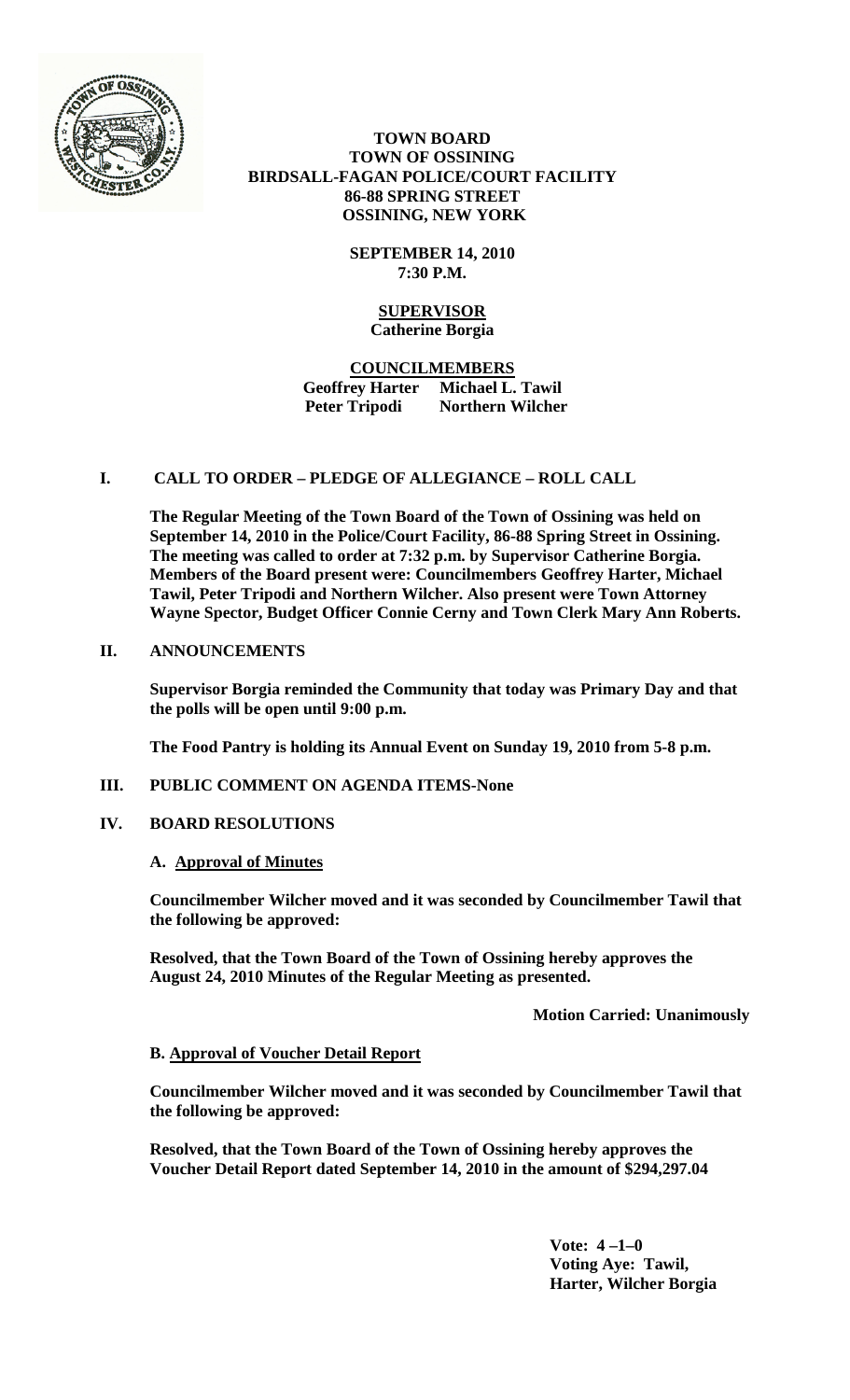# **C. Approval of Work Session Minutes**

**Councilmember Tawil moved and it was seconded by Councilmember Wilcher that the following be approved:**

**Resolved, that the Town Board of the Town of Ossining hereby approves the minutes of the September 7, 2010 Work Session.**

### **Motion Carried: Unanimously**

## **D. Resignation-Citizen Finance Advisory Committee**

**Councilmember Tawil moved and it was seconded by Councilmember Wilcher that the following be approved:**

**Resolved, that the Town Board of the Town of Ossining hereby accepts, with regret, the resignation of William F. Jaenike from the Citizen Finance Advisory Committee effective immediately.**

### **Motion Carried: Unanimously**

## **E. RESOLUTION FOR THE PROPOSED ELIMINATION OF THE STONEGATE ROAD PUMP STATION AND REPLACEMENT WITH A GRAVITY SANITARY SEWER LINE**

**Councilmember Harter moved and it was seconded by Councilmember Wilcher that the following be approved:**

**Whereas, the Proposed Action is the proposed elimination of the Stonegate Road pump station in the Torbank Sewer District, and replacement of the pump station with a gravity sanitary sewer line; and**

**Whereas, Part 617.5(c) of the SEQRA regulations lists Type II actions, and Type II actions are not subject to review under SEQRA; and**

**Whereas, the Proposed Action is listed as a Type II action under Part 617.5(c)(11) of the SEQRA regulations which includes the, "extension of utility distribution facilities including…water and sewer connections to render service in approved subdivisions or in connection with any action on this list;" and**

**Whereas, the new gravity sanitary sewer line will serve approved subdivisions,**

**Now, Therefore, Be It Resolved, that the Town Board of the Town of Ossining hereby finds that the Proposed Action, namely the elimination of the Stonegate Road pump station in the Torbank Sewer District and replacement of the pump station with a gravity sanitary sewer line is a Type II action, which will therefore not require further evaluation or processing under SEQRA.** 

### **Motion Carried: Unanimously**

# **F. RESOLUTION FOR THE PROPOSED ELIMINATION OF THE STORMYTOWN ROAD PUMP STATION AND REPLACEMENT WITH A GRAVITY SANITARY SEWER LINE**

**Councilmember Tawil moved and it was seconded by Councilmember Tripodi that the following be approved:**

**Whereas, the Proposed Action is the proposed elimination of the Stormytown Road pump station and replacement of same with a gravity sanitary sewer line; and**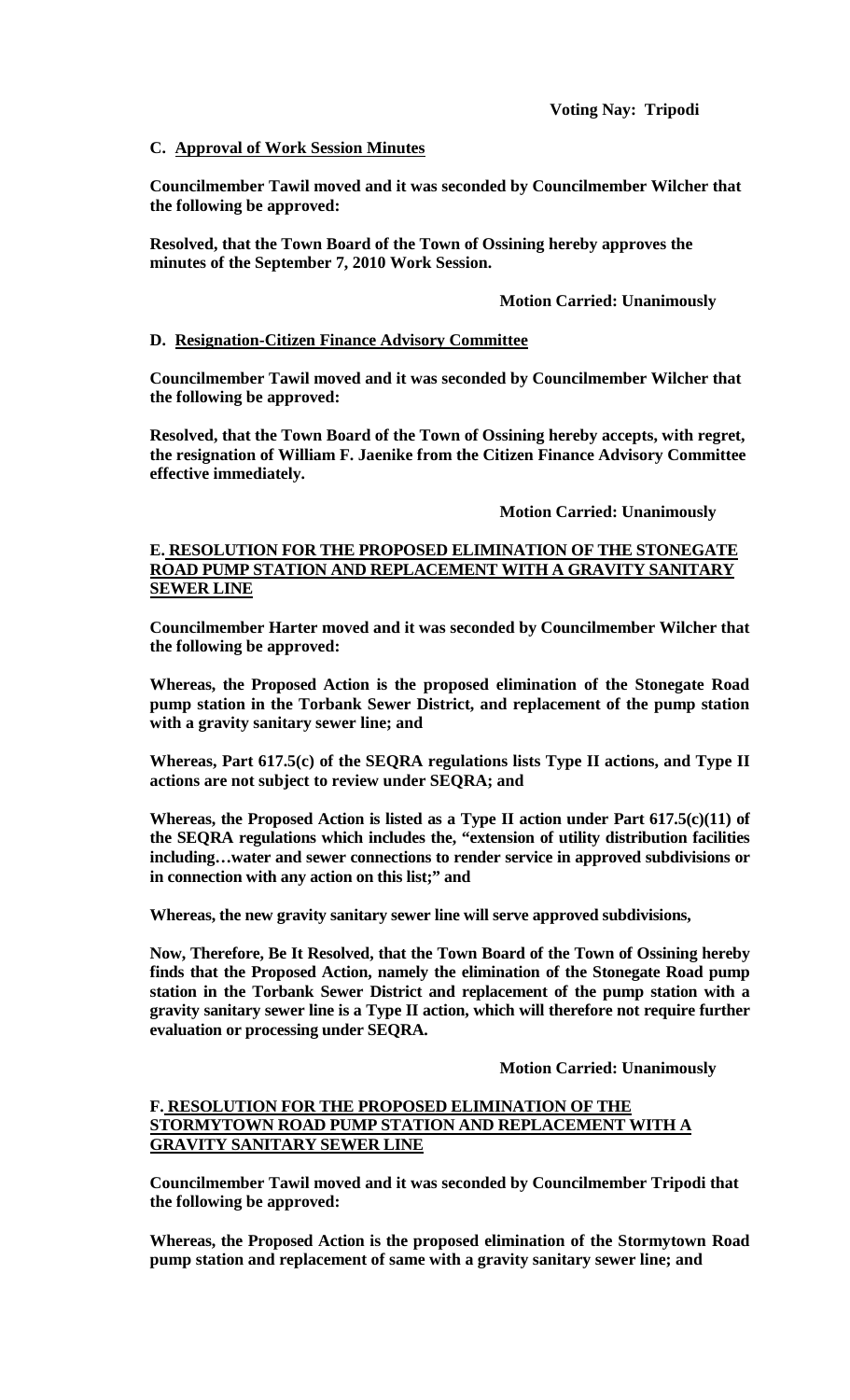**Whereas, Part 617.5(c) of the SEQRA regulations lists Type II actions, and Type II actions are not subject to review under SEQRA; and**

**Whereas, the Proposed Action is listed as a Type II action under Part 617.5(c)(11) of the SEQRA regulations which includes the, "extension of utility distribution facilities including…water and sewer connections to render service in approved subdivisions or in connection with any action on this list;" and**

**Whereas, the new gravity sanitary sewer line will serve approved subdivisions;**

**Now, Therefore, Be It Resolved, that the Town Board of the Town of Ossining hereby finds that the Proposed Action, namely the elimination of the Stormytown Road pump station and replacement of same with a gravity sanitary sewer line is a Type II action, which will therefore not require further evaluation or processing under SEQRA.** 

**Motion Carried: Unanimously**

## **G. Agreement-Capital Markets Advisors, LLC**

**Councilmember Tawil moved and it was seconded by Councilmember Wilcher that the following be approved:**

**Resolved, that the Town Board of the Town of Ossining hereby authorizes the Supervisor to enter into an agreement with Capital Markets Advisors, LLC to provide financial advisory services in connection with the financing of sewer infrastructure improvements on Stormytown & Stonegate Road in accordance with their letter dated August 26, 2010.**

**Motion Carried: Unanimously**

# **H. Agreement-Orrick, Herrington & Sutcliffe, LLP**

**Councilmember Harter moved and it was seconded by Councilmember Wilcher that the following be approved:**

**Resolved, that the Town Board of the Town of Ossining hereby accepts a proposal from Orrick, Herrington & Sutcliffe, LLP (Thomas Myers) to render an approving opinion in connection with the Stormytown Road & Stonegate Road sewer infrastructure bond issuance in accordance with their letter dated August 24, 2010.**

**Motion Carried: Unanimously**

**I. Considering a proposed local law to amend Chapter 183, Tree Protection, of the Town Code**

**Councilmember Tawil moved and it was seconded by Councilmember Wilcher that the following be approved:**

**Whereas, the Town Board is considering amendments to Chapter 183 of the Code of the Town of Ossining regarding Tree Protection; and**

**Whereas, the Town Board referred said local law to the Planning Board and Environmental Advisory Committee for review and recommendations; and**

**Whereas, after extensive review, the Planning Board and Environmental Advisory Committee submitted recommendations to the Town Board; and**

**Whereas, on August 10, 2010 the Town Board opened a public hearing on the subject Local Law at which time all persons interested were given an opportunity to speak on behalf of or in opposition to said Local Law and the public hearing was closed on August 10, 2010,**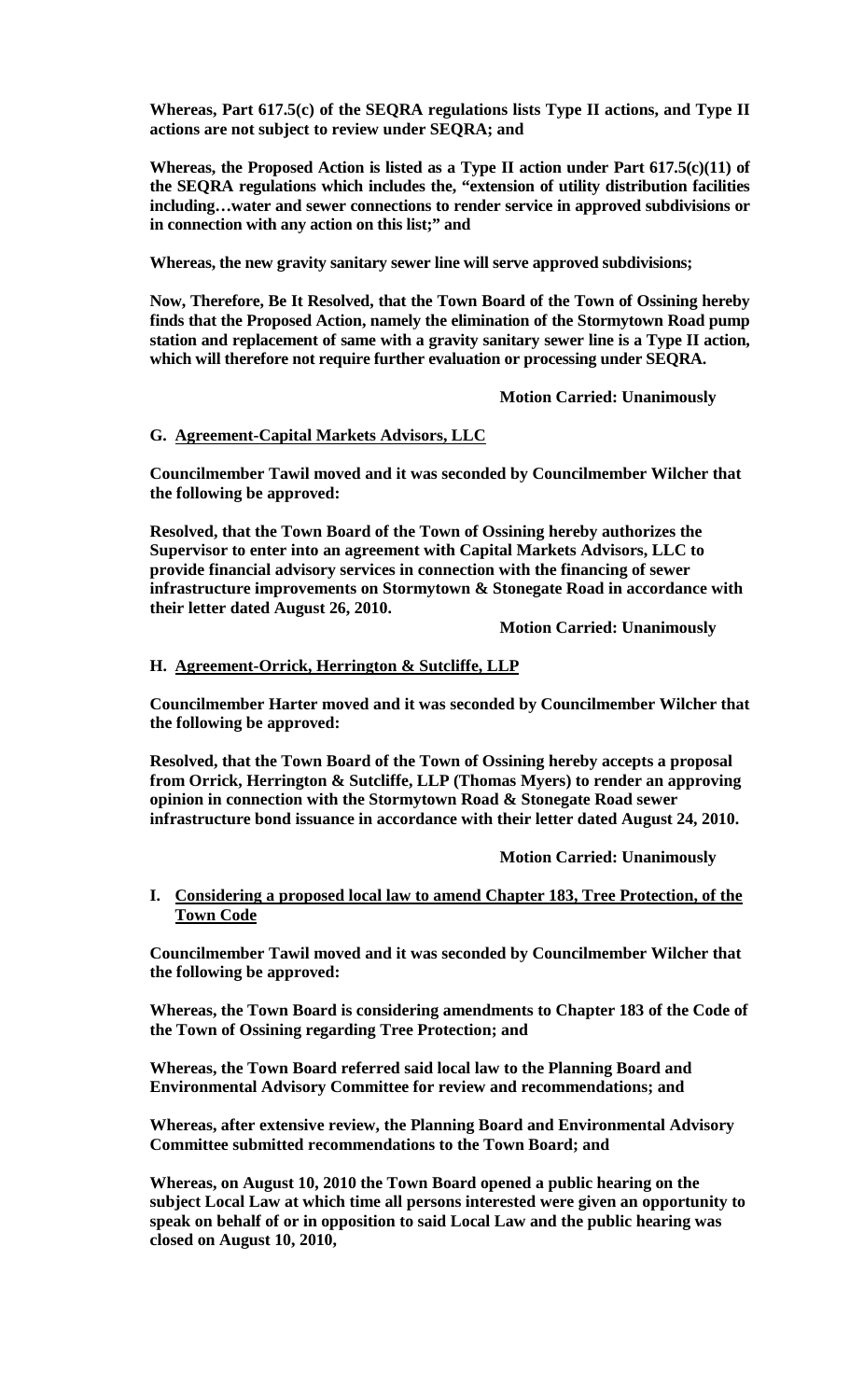**Now, Therefore, Be It Resolved, that the Town Board, as lead agency for the review of the proposed law pursuant to the requirements of the State Environmental Quality Review Act, and after review of the Environmental Assessment Form and due deliberation, finds that such local law will not result in any significant adverse environmental impacts; and** 

**Be It Further Resolved, that the Town Board hereby adopts a negative declaration for the reasons stated therein, hereby ending the State Environmental Quality Review process.**

**Now, Therefore be it Resolved, that the Town Board of the Town of Ossining hereby adopts Local Law # 2, 2010, amending Chapter 183 of the Town Code regarding Tree Protection.** 

> **Motion Carried: 5-0-0 Roll Call Vote: Ayes: Councilmembers Harter, Tawil, Troodi, Wilcher & Supervisor Borgia**

#### **J. Fox Hill Condominium Address Change**

**Councilmember Wilcher moved and it was seconded by Councilmember Tawil that the following be approved:**

**Whereas, the Board of the Fox Hill Condominium Association has requested address changes to the homes in the condominium complex, which were incorrectly depicted as apartments; and**

**Whereas, after residents of Fox Hill Condominiums were notified and after discussions with the Town Supervisor, Police Chief and the Postmaster, it was determined that the address change would be beneficial and that there would be no financial implications to the town; now therefore be it**

**Resolved, that the Town Board of the Town of Ossining hereby authorizes the changes to the addresses within Fox Hill Condominiums in accordance with a letter dated August 9, 2010 from President Mary Henshaw.**

**Motion Carried: Unanimously**

### **K. TAX CERTIORARI HARBOR SQUARE, LLC. vs. TOWN OF OSSINING**

**Councilmember Wilcher moved and it was seconded by Councilmember Tawil that the following be approved:**

**WHEREAS, proceedings pursuant to Article 7 of the Real Property Tax Law of the State of New York were instituted by Harbor Square, LLC against the Town of Ossining to review the tax assessments made on Petitioner's property located on Westerly Road in the Town of Ossining, and designated on the tax assessment map of the Town of Ossining as Section 97.06, Block, 1, Lot 9.1, for assessment years 2007 through 2010, which proceedings are now pending in the Supreme Court of the State of New York, County of Westchester, under Index Nos. 18389/07, 08-21394, 21104/09; and** 

**WHEREAS, the above Petitioner has agreed to a compromise and settlement of such proceedings, subject to the approval of the Town Board, correcting and reducing the assessed valuation of its real property and improvements, as follows:**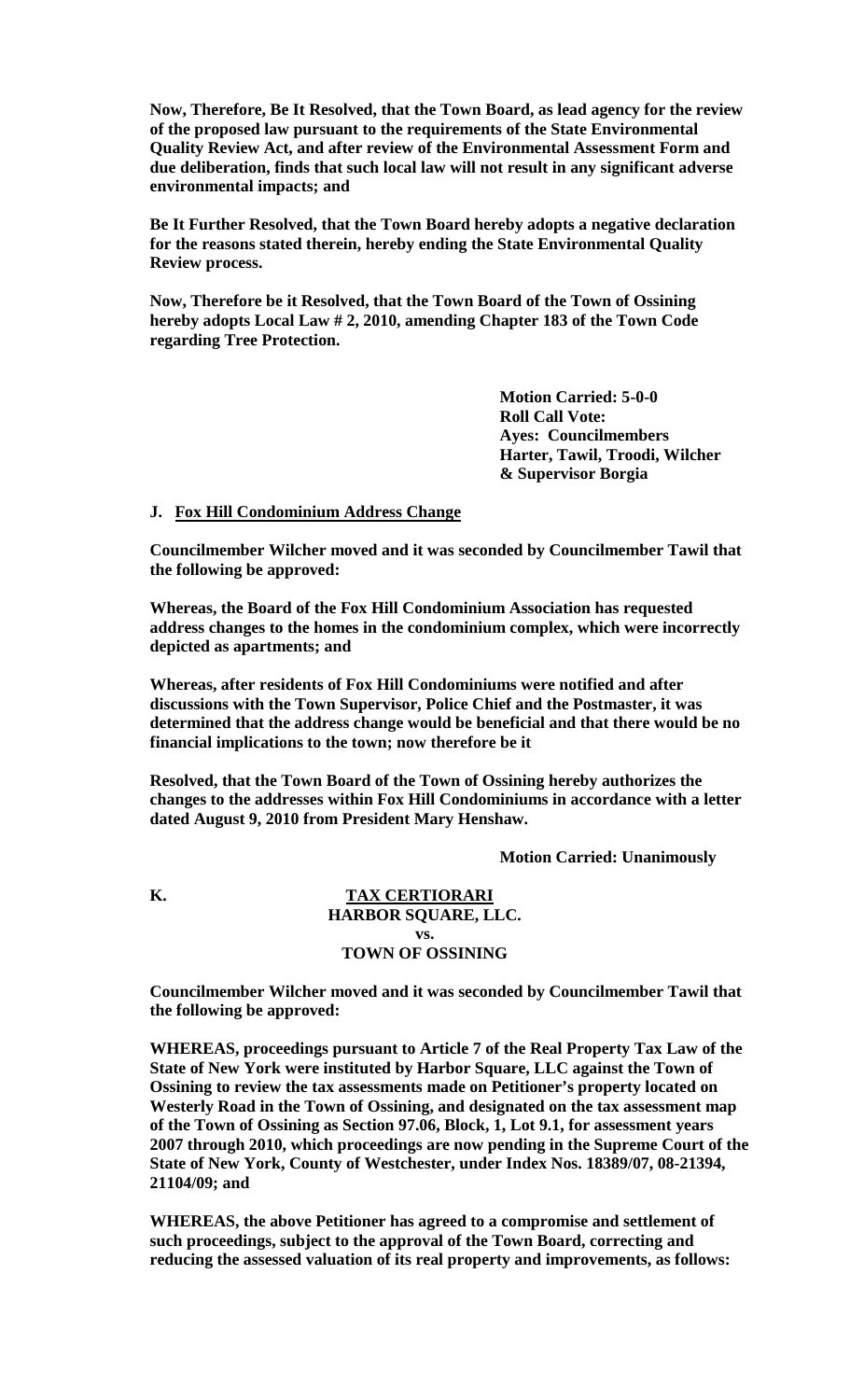| Assessment<br>Year | Original<br>Assessment | Corrected<br>Assessment | Reduction |
|--------------------|------------------------|-------------------------|-----------|
| 2007               | 730,500                | 547,875                 | 182,625   |
| 2008               | 781,000                | 585,750                 | 195,250   |
| 2009               | 781,000                | 585,750                 | 195,250   |
| 2010               | 781,000                | 585,750                 | 195,250   |

**WHEREAS, any and all refunds necessitated by said settlement will be made without interest; and** 

**WHEREAS, the Town Board, upon the recommendation of the Assessor, concurred by the Town Attorney, finds the proposed settlement appropriate and in the best interest of the Town of Ossining; now therefore it is** 

**RESOLVED, that settlement of the proceedings, on the terms set forth herein, is hereby accepted and approved, subject to the approval of the Supreme Court, Westchester County, wherein such proceedings are pending; and it is further** 

**RESOLVED, that the Town Attorney is hereby authorized and directed to procure and execute any documents necessary to effectuate such settlement; and it is further** 

**RESOLVED, subject to the approval of the Supreme Court, Westchester County, that the Assessor is authorized and directed to make the changes and corrections to the individual unit assessment on the tax assessment roll of the Town of Ossining, which will be ordered pursuant to the Consent Judgment to be entered in accordance with the terms of this settlement, and the Receiver of Taxes is authorized and directed to process and pay the refund of Town of Ossining taxes estimated to be \$6,439.77, which will be ordered pursuant to said Consent Judgment.**

**Motion Carried: Unanimously**

### **L. 2010 Budget Adjustment**

**Councilmember Harter moved and it was seconded by Councilmember Tripodi that the following be approved:**

**Whereas, the projects listed below were funded through Bond Anticipation Notes and there are excess funds remaining that must be transferred to debt service;**

**Now, therefore Be it Resolved, that the Town Board of the Town of Ossining hereby authorizes the unexpended balances in the following projects to be transferred to debt service:**

| Project#  | <b>Project</b>                       | <b>Amount</b> |
|-----------|--------------------------------------|---------------|
| 2008-2159 | <b>Highway Department Dump Truck</b> | \$14,418      |
| 2008-2158 | <b>Samstag Retaining Wall</b>        | \$899.00      |

**Motion Carried: Unanimously**

## **M. House of Refuge Apostolic Church-Assessment and Tax Roll Correction**

**Councilmember Wilcher moved and it was seconded by Councilmember Harter that the following be approved:**

**WHEREAS, pursuant to Section 556 of the Real Property Tax Law of the State of New York ("RPTL") and Chapter 414 of the Laws of 2010, the Assessor of the Town of Ossining is authorized to grant an application for exemption from real property taxes pursuant to section 420-a of the Real Property Tax Law from the House of**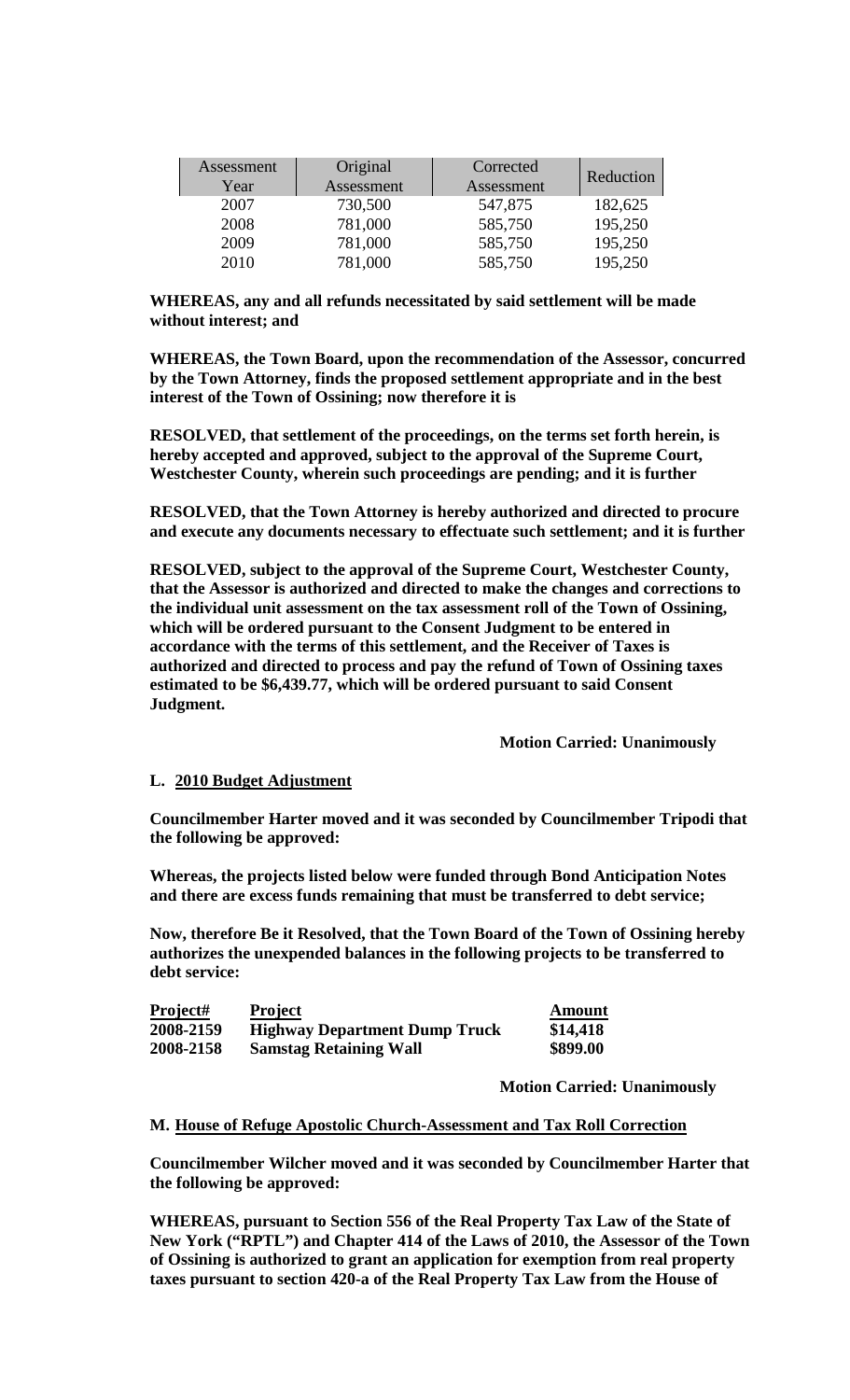**Refuge Apostolic Church for property located at 81 Croton Avenue in the Town and Village of Ossining otherwise known as section 89.015, block 3, lot 34; and** 

**WHEREAS, the said applications for corrected assessment roll have been reviewed by the Westchester County Tax Commission and the Ossining Union Free School District; and**

**WHEREAS, it is the recommendation of the Westchester County Tax Commission that the application be approved and implemented as described below; Now, Therefore Be It**

**Resolved, that the following corrections be made and implemented on the Assessment Roll, the warrant(s) for taxes and other appropriate records by the Assessor, the Receiver of Taxes and any other appropriate officials of the Town of Ossining; and** 

| <b>Assessment</b>    | Original          | Less:            | <b>Revised</b>    |
|----------------------|-------------------|------------------|-------------------|
| <b>Roll Year /</b>   | <b>Assessment</b> | <b>Religious</b> | <b>Taxable</b>    |
| <b>Tax Roll Year</b> |                   | <b>Exemption</b> | <b>Assessment</b> |
|                      |                   | <b>Granted</b>   |                   |
| 2007/2008            | 111,200           | 44,480           | 66,720            |
| 2008/2009            | 111,200           | 100,080          | 11,120            |
| 2009/2010            | 111,200           | 100,080          | 11,120            |

# **Changes to the Assessment Roll:**

**Be it Further Resolved, that the Receiver of Taxes is authorized and directed to process and adjust the Town of Ossining taxes estimated to be \$2,396.34 plus \$9,396.09 in penalties; and be it further**

**Resolved, that to the extent that any or all of the foregoing corrections have already been made on the tax records of the Town of Ossining, the said entries and corrections, to the extent they are consistent with this resolution, are ratified and approved.**

### **Motion Carried: Unanimously**

### **V. MONTHLY REPORTS**

**Resolved, that the Town Board of the Town of Ossining hereby accepts the monthly reports for the month of August, 2010 from the following:**

- **G.E.**
- **Town Clerk's**

### **VI. VISITOR RECOGNITION**

**There was no one to speak at this time.**

### **VII. ADJOURNMENT**

**At 7:55 P.M. Councilmember Tawil moved and it was seconded by Councilmember Wilcher that the meeting be adjourned.**

**Motion Carried: Unanimously**